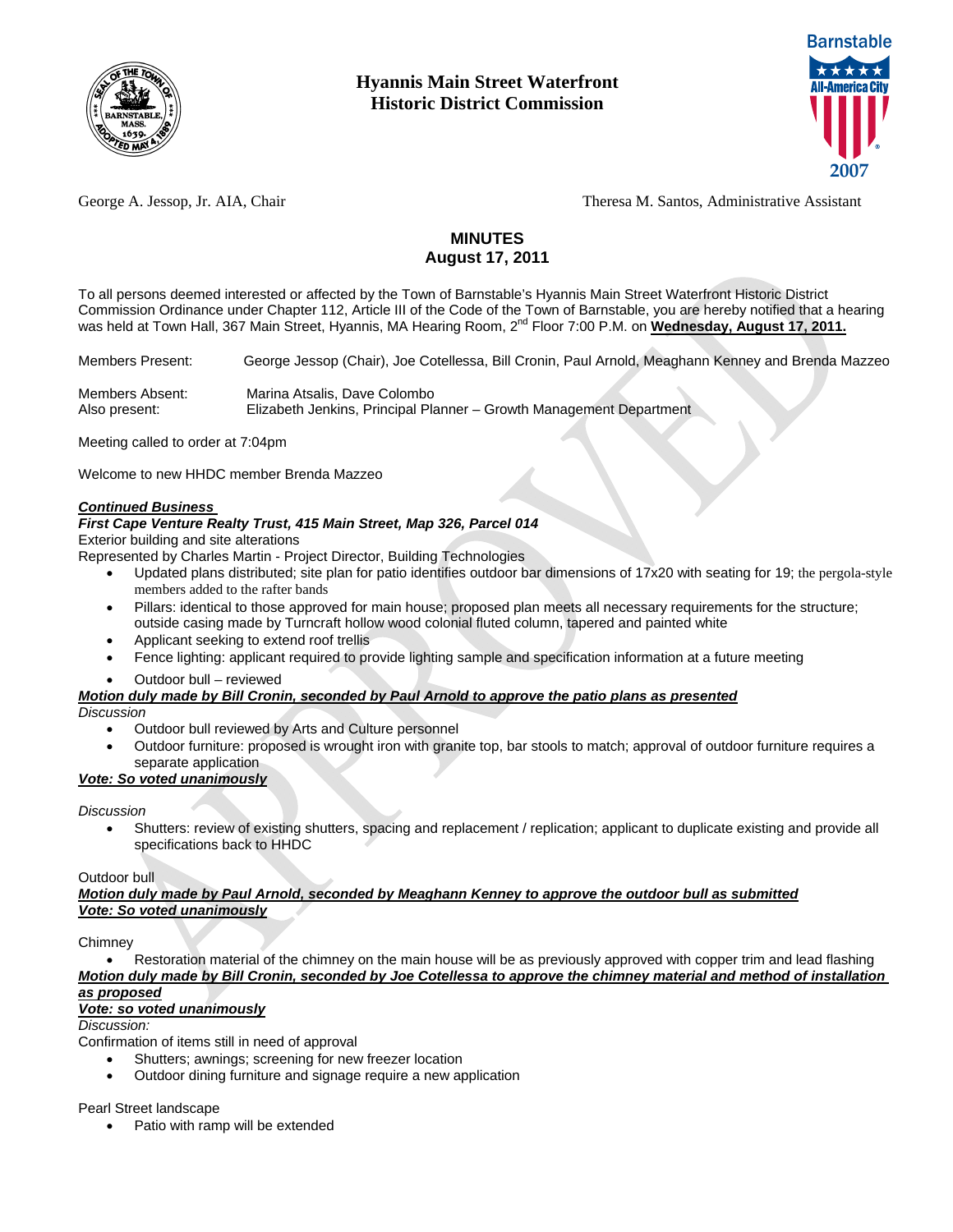- Fencing is required from a licensing perspective; HHDC suggests duplicating the fence / railing as proposed on the opposite side of the building
- Detailed plans to be submitted at the 9/7/11 HHDC meeting

*Motion duly made by Paul Arnold, seconded by Joe Cotellessa to continue the application to September 7, 2011 Vote: So voted unanimously*

#### *Minor Modification*

*Beech Tree Alley, LLC, 599 Main Street, Hyannis, Map 308, Parcel 118*  Outside bar building: exterior colors and roofing Represented by Phil Miller  $\bullet$  Minor modification request submitted into record  $3$ 

*Motion duly made by Meaghann Kenney, seconded by Joe Cotellessa to approve the Minor Modification request as submitted*

*Vote: So voted unanimously*

*Motion duly made by Joe Cotellessa, seconded by Meaghann Kenney to defer the Minor Modification request for the Brazilian grill – painting of Pergola Frame to the end of the meeting Vote: So voted unanimously*

#### *New Business*

# *Urban Zone, 507 Main Street, Map 308, Parcel 093*

Open/Closed flag, Trade flag, Business sign

- $\bullet$ Application submitted into record <sup>4</sup>
- Due to unresolved issues, this application needs to be continued

# *Motion duly made by Bill Cronin, seconded by Joe Cotellessa to continue the application for further review until September 7, 2011*

# *Discussion*

- Members request a copy of all minutes referencing this application be mailed to members prior to the 9/7/11 meeting
- Outstanding issues remain: questions of ownership and issues with the Building Department

*Vote: So voted unanimously*

# *Courtyard Resort, 460 Main Street, Map 309, Parcel 225*

Exterior painting, repainting existing sign, change paint to barn board around office

- Represented by Courtyard Resort Secretary, Ralph Krau and President Tony Lavina
	- $\bullet$ Application submitted into record <sup>5</sup> and reviewed
	- Proposed historic colors: Harbor Gray with Newburyport Blue trim and contrast color on barn board, platforms and windows Railing is stainless steel and will remain so
	-

*Motion duly made by Meaghann Kenney, seconded by Bill Cronin to approve the application for Courtyard Resort as* 

*submitted Vote: So voted unanimously*

*Brazilian Grill Butchery, 672 Main Street, Map 308, Parcel 047* 

Open / Closed Sign, Trade Flag, Business Sign

Represented by Kelly Ayer

 $\bullet$ Application submitted into record*<sup>6</sup>*and reviewed

*Motion duly made by Bill Cronin, seconded by Meaghann Kenney to approve the sign for Brazilian Grill Butchery as presented*

*Vote: So voted unanimously*

## *Motion duly made by Joe Cotellessa, seconded by Bill Cronin to approve the Open/Closed sign for Brazilian Grill Butchery as presented*